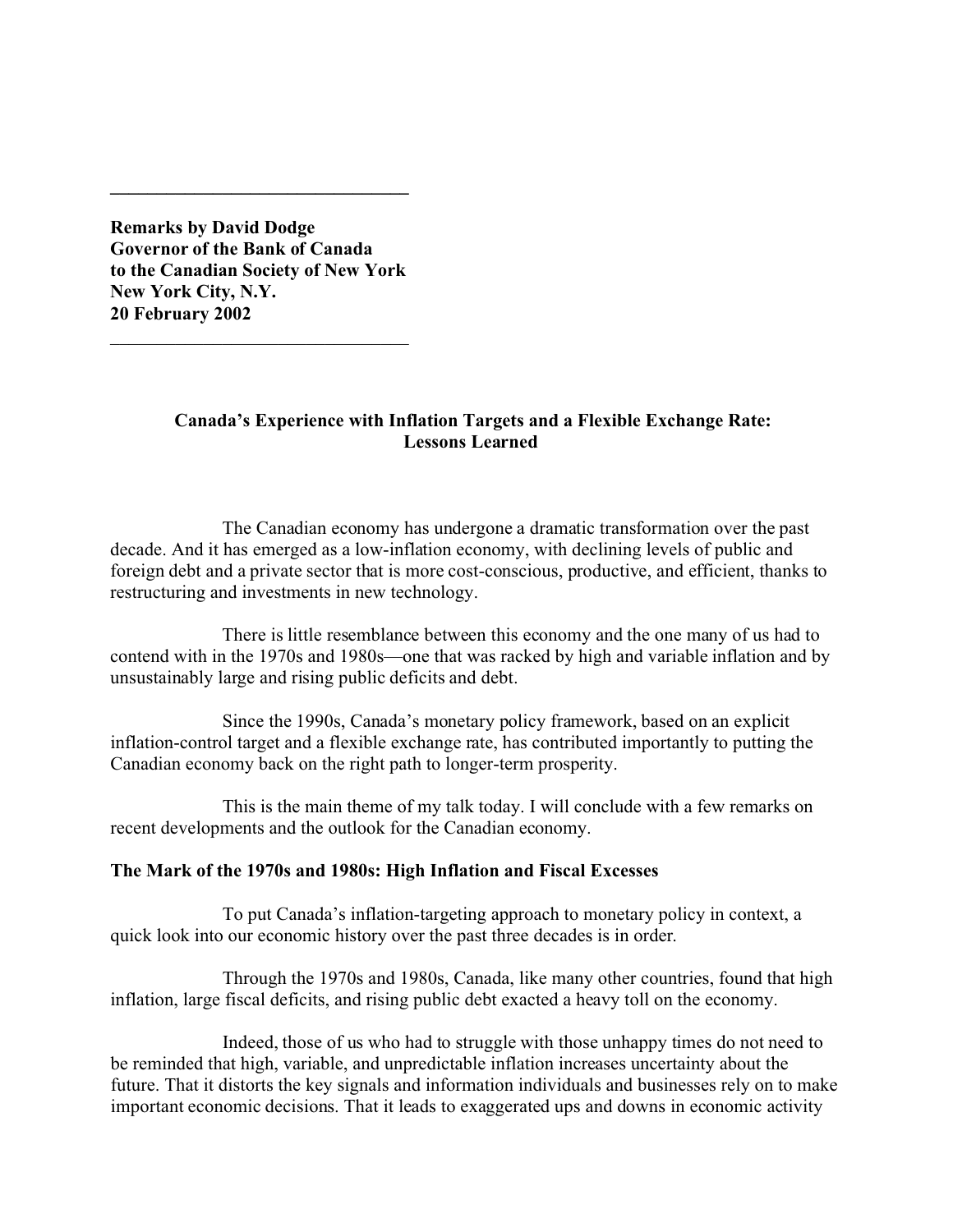and employment. That it wastes valuable economic resources—resources that ought to be going into productive uses, but are instead diverted into hedging, as people seek protection from rising inflation.

To make matters worse, through much of the 1970s and 1980s, Canadian governments were running large budget deficits. Those deficits were absorbing a major part of our national savings. The resulting accumulation of public debt meant high risk premiums in our interest rates. And these, in turn, discouraged the investments in equipment and technology that were necessary to improve productivity.

To state the obvious, this was not a sustainable situation.

Speaking for monetary policy, I can tell you that it took us a long time and a lot of work with different policy frameworks before we arrived at our current approach.

By the late 1980s, it had become clear to the Bank that an explicit policy framework, which could be easily and clearly communicated to the public, was necessary to deal with the inflation problem. In January 1988, former Governor John Crow articulated a clear need to focus on achieving price stability. As the macroeconomic problems intensified through the late 1980s, it became evident that what we needed was an explicit commitment to a path for bringing inflation down.

### **The Canadian Experience: Agreeing on Targets for Inflation Control**

February 1991 marked a turning point in this process. At that time, the Bank of Canada and the Government of Canada, acting on a growing *shared* appreciation of the economic damage caused by high inflation, agreed to adopt explicit targets for inflation reduction.

Subsequently, inflation came down quickly—indeed, faster than envisaged by the agreement. By January 1992, it had already fallen to close to 2 per cent.

Now, I do not want to leave you with the impression that this was a quick and painless process. Far from it. Indeed, because of the magnitude of our imbalances, we had to take strong medicine and live with high interest rates for some time. This caused a lot of economic dislocation and pain in the short run. And even as interest rates came down, there was still an appreciable risk premium built into those rates that reflected, at least partially, our fiscal problems. But once the fiscal adjustment got underway, financial markets quickly took note of it and the risk premiums were reduced significantly. Thus, we were able to reap one of the key payoffs of low inflation.

The original inflation-control agreement with the government has been renewed three times—most recently, in May 2001. The current agreement, which runs to the end of 2006, continues to aim at keeping inflation at the 2 per cent midpoint of a 1 to 3 per cent target range. The fact that we aim at the midpoint is of the essence, as I shall explain later.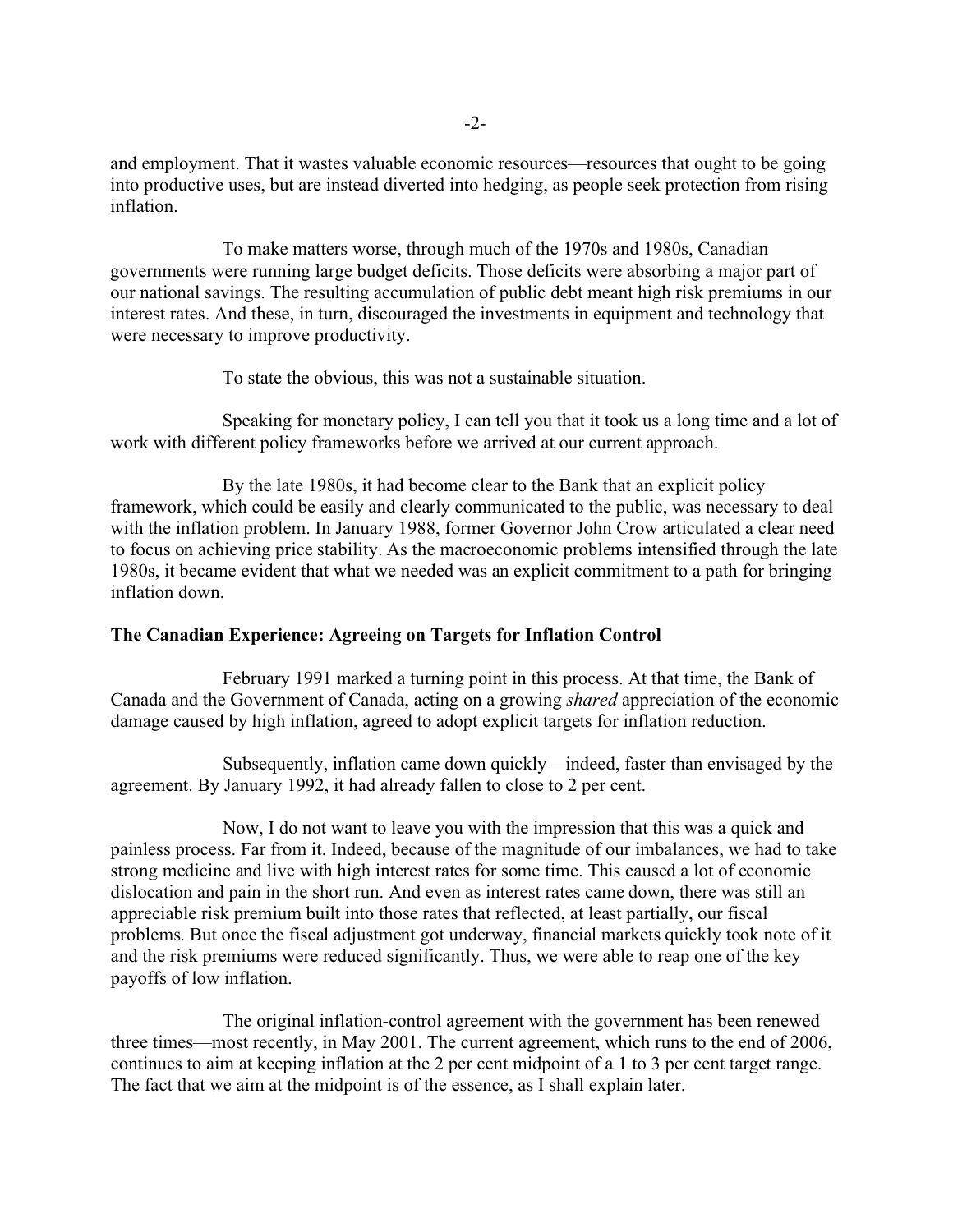Through the past decade, and with two different governments, there has been increased *shared* appreciation among Canadian authorities of the important contribution that inflation control can make to good economic performance.

I want to underscore that, in a democratic society, it is essential that the central bank and the government *share* the ultimate objective of a well-functioning economy. And that they both take action, and work co-operatively, to contribute to that common goal—hence my repeated emphasis today on words like "shared" and "agreement."

Based on the Canadian experience, I can tell you that the combination of a monetary policy aimed at low, stable, and predictable inflation and a fiscal policy aimed at bringing about a significant decline in the debt-to-GDP ratio works to reinforce the credibility of both policies.

## **Low and Predictable Inflation Provides a Credible Monetary Policy Anchor**

When the Bank of Canada and the Government of Canada jointly announced explicit inflation targets in 1991, the purpose was to provide a clear path for inflation over the medium term to help Canadians make better economic decisions.

To make those better decisions, Canadians had to understand what their central bank was trying to do. At the Bank, we were expecting that the targets would help us communicate clearly the specific policy objectives down the road and, in that way, make our actions more understandable to everyone. The targets would also provide a better basis for judging the effectiveness of monetary policy.

The importance of communication in monetary policy is also something I would like to return to later.

Right now, let me tell you what we have learned from our experience with inflation targeting. One lesson we draw is that a credible monetary policy requires a credible anchor. Inflation targets fulfill that role successfully. They do so because they make inflation more predictable and firmly anchor inflation expectations well into the future.

With inflation expectations solidly anchored, investors can better assess the future value of their investments. Savers can be more confident that the purchasing power of their money will not be unexpectedly eroded by inflation. Wage bargaining can become less contentious and labour disruptions decrease. The duration of wage and financial contracts can lengthen considerably because people are confident that inflation will not greatly exceed 2 per cent over the medium term. Nor are they unduly concerned about the risk of deflation. Altogether, the real economy works better and is more stable.

Moreover, the significance of the increased credibility of the targets is that it changes the whole dynamic of the inflation process. For example, sudden temporary changes in energy prices, or movements in the exchange rate, do not feed into other prices in the economy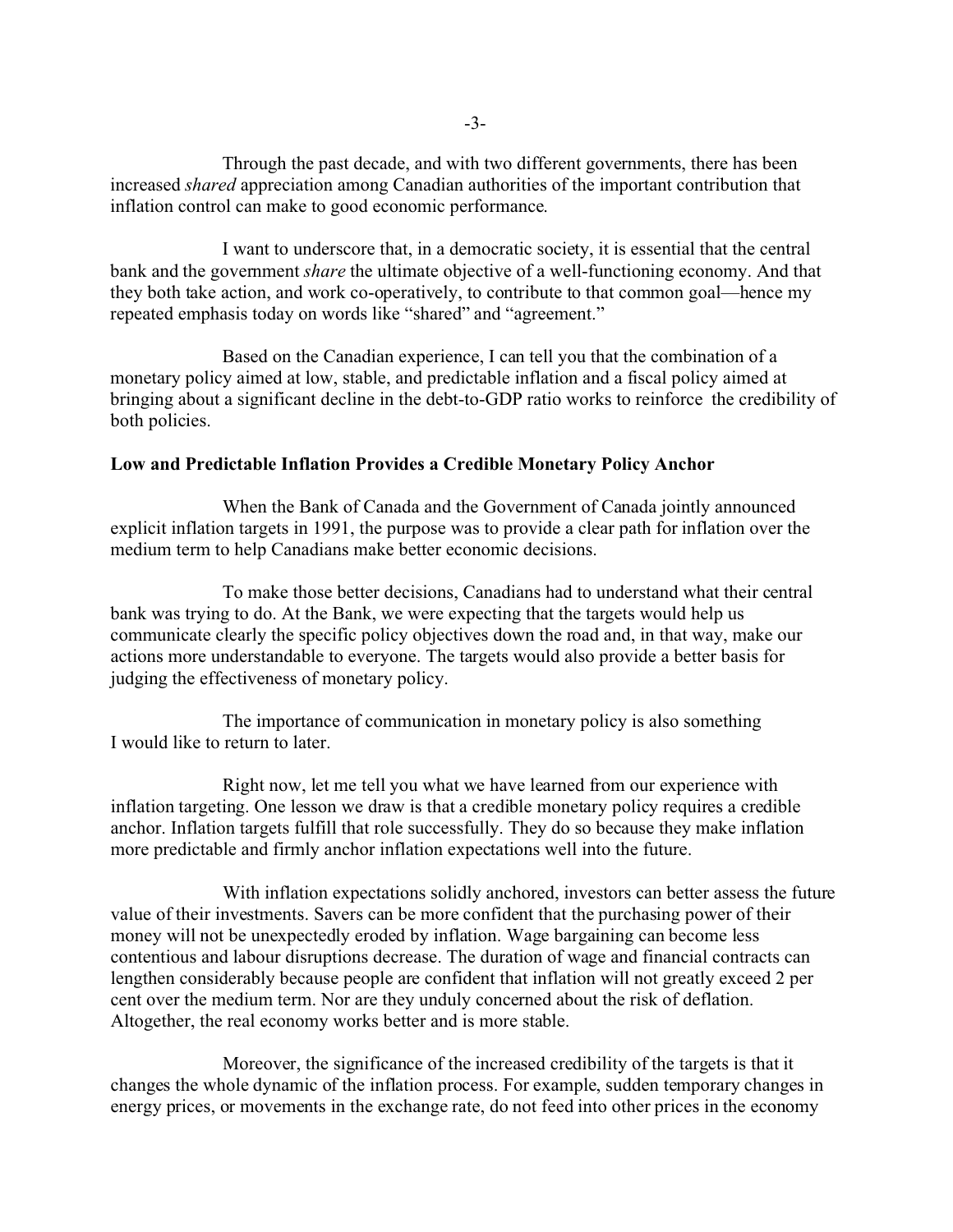and into wages the way they did in the 1970s and 1980s. Again, this is because inflation expectations are well anchored.

A main benefit of a credible monetary policy based on inflation targets is that it has helped the Canadian economy avoid the boom and bust cycles of the past. This is because the forward-looking framework of inflation targeting acts as an automatic stabilizer for the economy. Let me explain how that works.

When demand is too strong, pushing the economy against its capacity limits, and there is a risk that future inflation will move appreciably above the target midpoint, the Bank will raise interest rates to cool off the economy. But this works also in the other direction. When demand is weak, and future inflationary pressures are likely to ease, as was the case in 2001, the Bank will lower interest rates to stimulate the economy, absorb economic slack, and return inflation to the target midpoint.

Let me stress here that the midpoint of our inflation target range is a *target*, not a cap. That is to say, we pay equal attention to any significant movement away from the 2 per cent midpoint—whether above or below.

By working in a symmetrical way in response to surprises in demand, our inflation-targeting system helps to smooth the peaks and valleys of the business cycle and to promote sound, and generally less variable, economic growth.

In this connection, let me emphasize that our mandate, as expressed in the preamble to the Bank of Canada Act, is not dissimilar from that of the U.S. Federal Reserve or from those of many other central banks. Our Act enjoins the Bank "to mitigate by its influence fluctuations in the general level of production, trade, prices and employment, so far as may be possible within the scope of monetary action, and generally to promote the economic and financial welfare of Canada." The symmetry of monetary action that goes with our inflationtargeting framework is the best way to achieve inflation control and thus the objectives of the Act with respect to output and employment. In addition, a monetary policy that consistently delivers low, stable, and predictable inflation is likely to provide the greatest contribution to sustained growth in output and employment.

This brings me to a key point I noted earlier. It is vital that the central bank communicate with the public and with financial markets on the goals of monetary policy. Here too, inflation targeting can play an important role—both in making monetary policy actions more understandable and transparent, and in making it possible for an independent central bank to be held accountable by the public. It can also provide financial markets with a clearer view of how the central bank will operate over time.

Finally, let us not forget that monetary policy actions affect inflation with a lag of six to eight quarters. Because of that lag, in setting policy, one wants to emphasize those changes in prices that affect the underlying trend of inflation and downplay temporary fluctuations in very volatile components of the consumer price index. That is why, unlike some other central banks,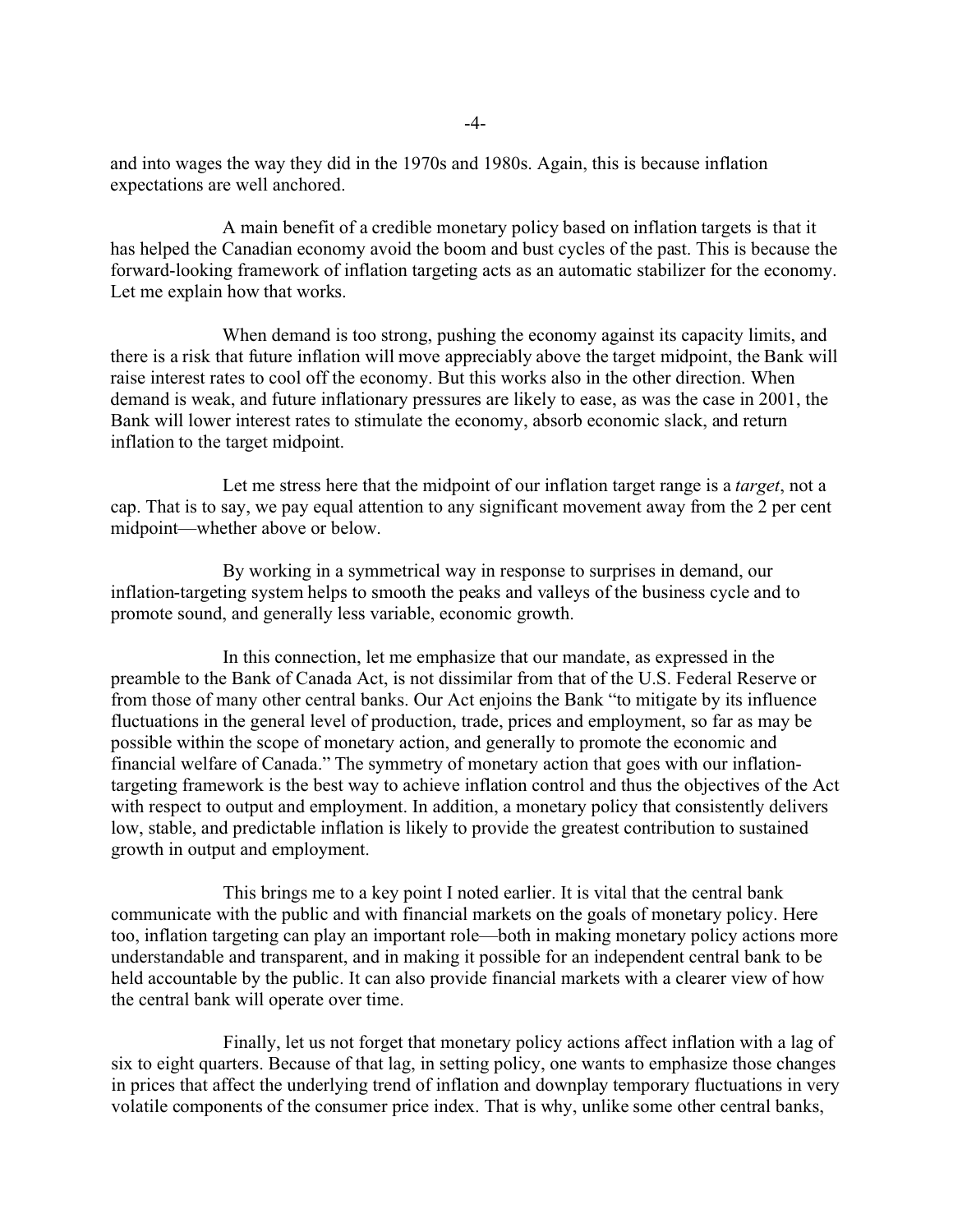we have explicitly chosen to focus on the underlying trend of inflation and use a core rate as our operating guide. The core rate excludes the eight most volatile components of the consumer price index as well as the effects of changes in indirect taxes. But I should add that the central bank can downplay those temporary price changes only if there is good reason to believe that they will not feed into other prices in the economy and affect inflation expectations. The reason we have been able to do that is because the inflation targets have helped to establish monetary credibility and to anchor inflation expectations.

## **Inflation Targeting and a Flexible Exchange Rate**

My review of Canada's current monetary policy framework would not be complete without reference to its other key element—our flexible exchange rate.

Monetary policy can pursue only one objective—keeping inflation low as a means to promote the economic well-being of Canadians. In pursuing that goal, we have chosen an inflation target as our anchor. And that means that we have to have a floating exchange rate.

But I want to emphasize that Canada is a small and very open economy, with a structure of production and trade that differs significantly from that of the United States. A floating exchange rate is important because it facilitates the adjustment to economic disturbances, such as fluctuations in the world demand for, and prices of, our products. It also facilitates adjustment to changes in savings and investment flows.

Over the last few years, more countries around the world have moved to flexible exchange rate systems and have adopted inflation targets as their monetary policy anchor. Today, I have given you a flavour of the Canadian experience in this area, and I have talked about some of the lessons we have learned over the past decade. I hope that this has provided you with some useful insights.

Let me now turn to recent economic developments and the outlook for the Canadian economy.

### **Recent Economic Developments and Prospects in Canada**

The immediate impact and the fallout from last September's tragic events here in New York, and elsewhere in the United States, led to a sharp increase in economic uncertainty around the world, exacerbating the effects of the global economic slowdown that had become more evident by last summer.

In those circumstances, the Bank of Canada moved quickly and aggressively to lower interest rates. The aim was to minimize the economic effects of the terrorist acts and to limit the loss of confidence at home. Since last September, we have cut our overnight rate target by 200 basis points, bringing the total reduction since the beginning of 2001 to 375 basis points.

The substantial monetary easing undertaken in 2001 will have its maximum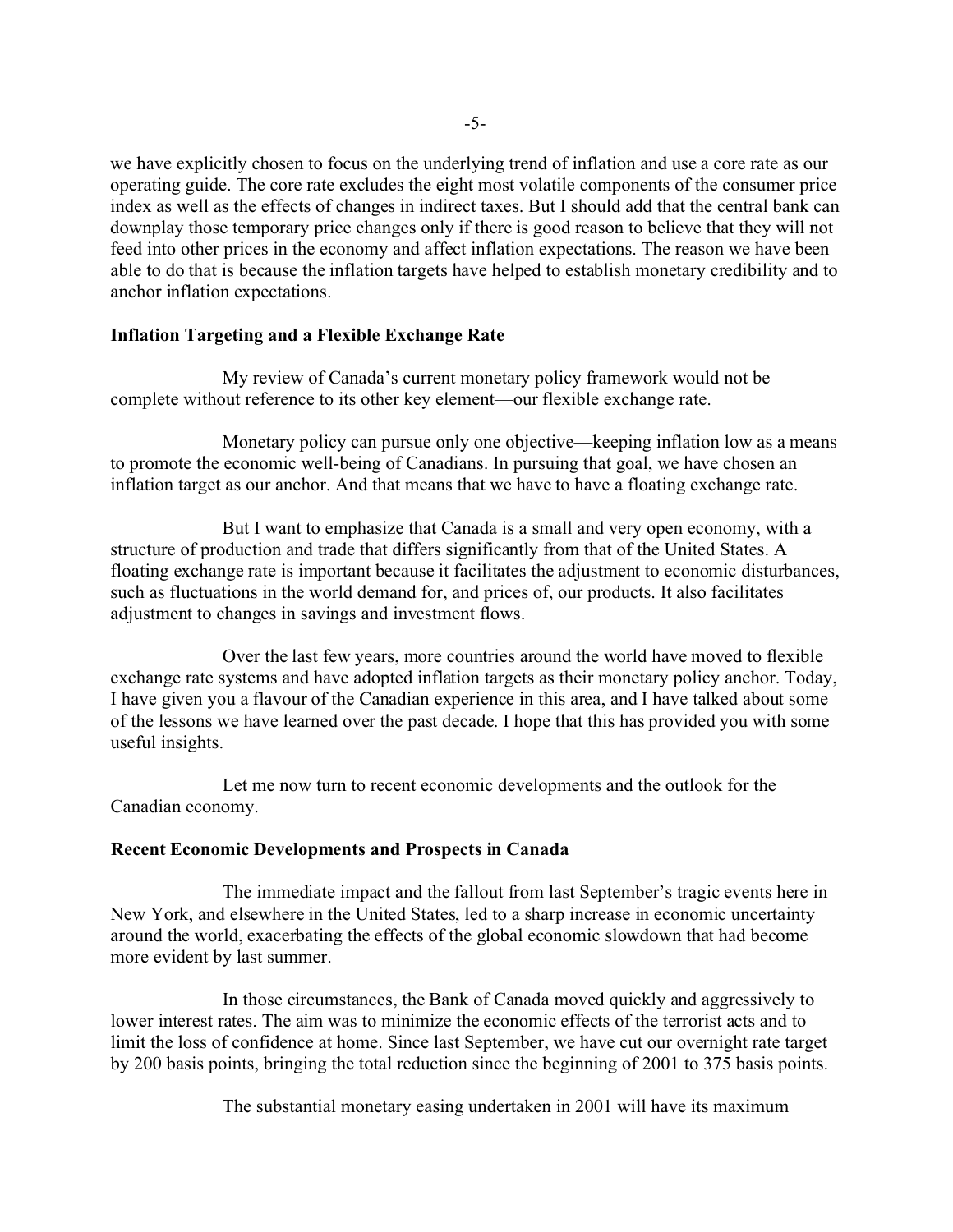impact as we move through this year and into 2003. In addition, tax cuts implemented at the beginning of last year continue to provide significant support to the Canadian economy. Further stimulus will also come from spending on enhanced national security. Thus, both monetary and fiscal policies are providing very significant support as we move forward.

Moreover, with the improvement since the fall in the geopolitical climate and in consumer confidence in North America and Europe, there are increasing signs that the global economy has turned the corner and will firm as the year progresses.

For these reasons, the Bank of Canada expects that the Canadian economy will gain momentum through 2002. After growing modestly in the first half—by 1 to 2 per cent, on an annualized basis—it should accelerate in the second half—to something like 3 to 4 per cent—and strengthen further in 2003.

Once our economy starts expanding at rates exceeding the growth of potential output later this year, the considerable amount of slack that has built up over the past several months will begin to be absorbed. Still, it could be late 2003 before the actual *level* of output in the Canadian economy will again reach its potential *level*.

This implies that core inflation will probably average just under  $1 \frac{1}{2}$  per cent in the second half of 2002. Total CPI inflation is expected to stay below the core rate until late 2002, if energy prices remain near their current levels. Given the profile for output growth, the Bank expects inflation to move back up to 2 per cent in approximately two years.

Recent economic indicators for Canada support the view that a recovery is starting. Household spending, particularly on interest-sensitive purchases, has been stronger than expected. Exports have lately shown signs of revival. The inventory adjustment is progressing. And with early evidence of a firming U.S. economy, the world prices of non-energy commodities appear to have bottomed out.

Moreover, the national accounts data for Canada may well show slightly positive economic growth in both the last quarter of 2001 and the first quarter of this year. All available indicators suggest that final demand in the fourth quarter was stronger than anticipated. And the healthy employment data for January suggest that this strength is continuing. Also notable is the fact that production, especially in manufacturing, did not keep up with growth in final demand in the closing months of last year. So part of that demand was met by running down inventories. This bodes well for the coming months, because it means that production will likely begin to increase. This is another factor contributing to the momentum we expect to see in economic activity as the year unfolds.

This is not to say that there are no uncertainties or risks in the economic outlook, or that the Bank of Canada will not remain alert to unfolding developments. While we expect fixed investment to begin to increase in the second half of the year, we are very much aware that this is conditional upon a recovery in business confidence, especially for large multinational enterprises. How quickly and how strongly profits and the confidence of those enterprises bounce